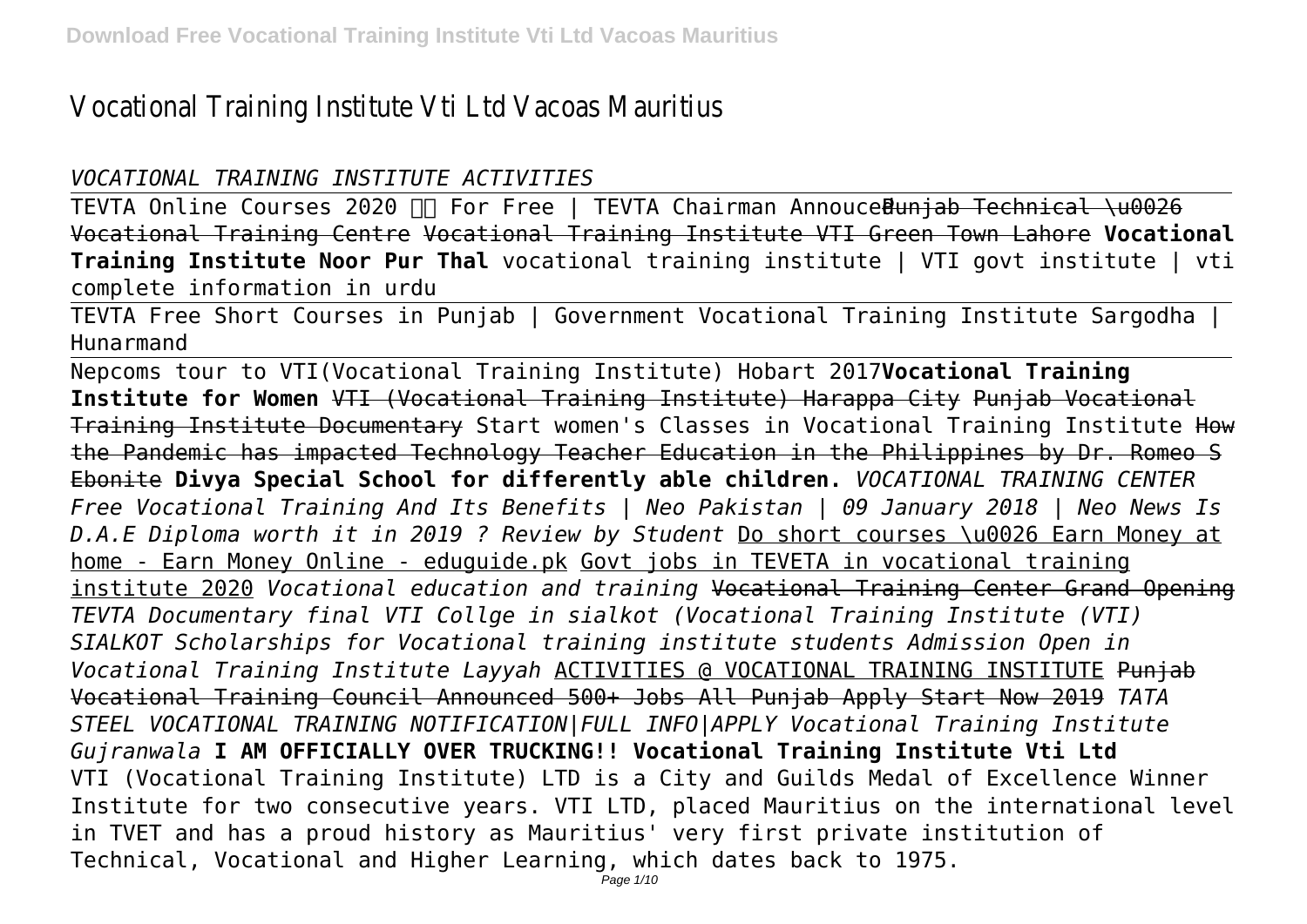## **VTI - Vocational Training Institute (Mauritius) - VTI LTD**

(Vocational Training Institute) LTD is a City and Guilds Medal of Excellence Winner Institute for two consecutive years. VTI LTD, placed Mauritius on the international level in TVET and has a proud history as Mauritius' very first private institution of Technical, Vocational and Higher Learning,

#### **VTI LTD (Mauritius) - VTI - Vocational Training Institute ...**

VOCATIONAL TRAINING INSTITUTE LTD. (VTI) Admission for -Part time courses starting as from Part time on the 4th of July 2020. SN. Courses. 1 [a] [b] Electrical & Electronic . Level 2 Diploma in Engineering – Electrical and Electronic Tech . Level 3 Diploma in Engineering – Electrical and Electronic . C&G 2850-54 . C&G 2850-90 . 1 1/2 yrs . 1 1/2 yrs. 6 Modules. 6 modules. 2 [a] New] b] New ...

#### **VTI - Vocational Training Institute, Vacoas, Mauritius**

VOCATIONAL TRAINING INSTITUTE (VTI LTD) Vacoas,Mauritius have three admission intakes per year and are as follows : Full Time [ 5 working days from 8.45 to 2.30/3.30 pm ] STAGE 1- FULL TIME: Eligibility: Motor Vehicle: Electrical & Electronics: Culinary/Pastry: 1 2 yr & read up to Grade 6: Year 1— Introduction to automobile [mech & electric ] 04 & NC3 preparatory-elementary bicycle and ...

#### **Vocational Training Institute Courses Offered - 2020/2021 ...**

Vocational Training Institute's mission is to provide students with the skills and certification they need for a successful new career in one of the fastest growing industries nationwide: heating, ventilation, air conditioning, refrigeration, electrical controls and solar energy.

### **Contact VTI today! - Vocational Training Institute**

VTI (Vocational Training Institute) LTD is a City and Guilds Medal of Excellence Winner Page 2/10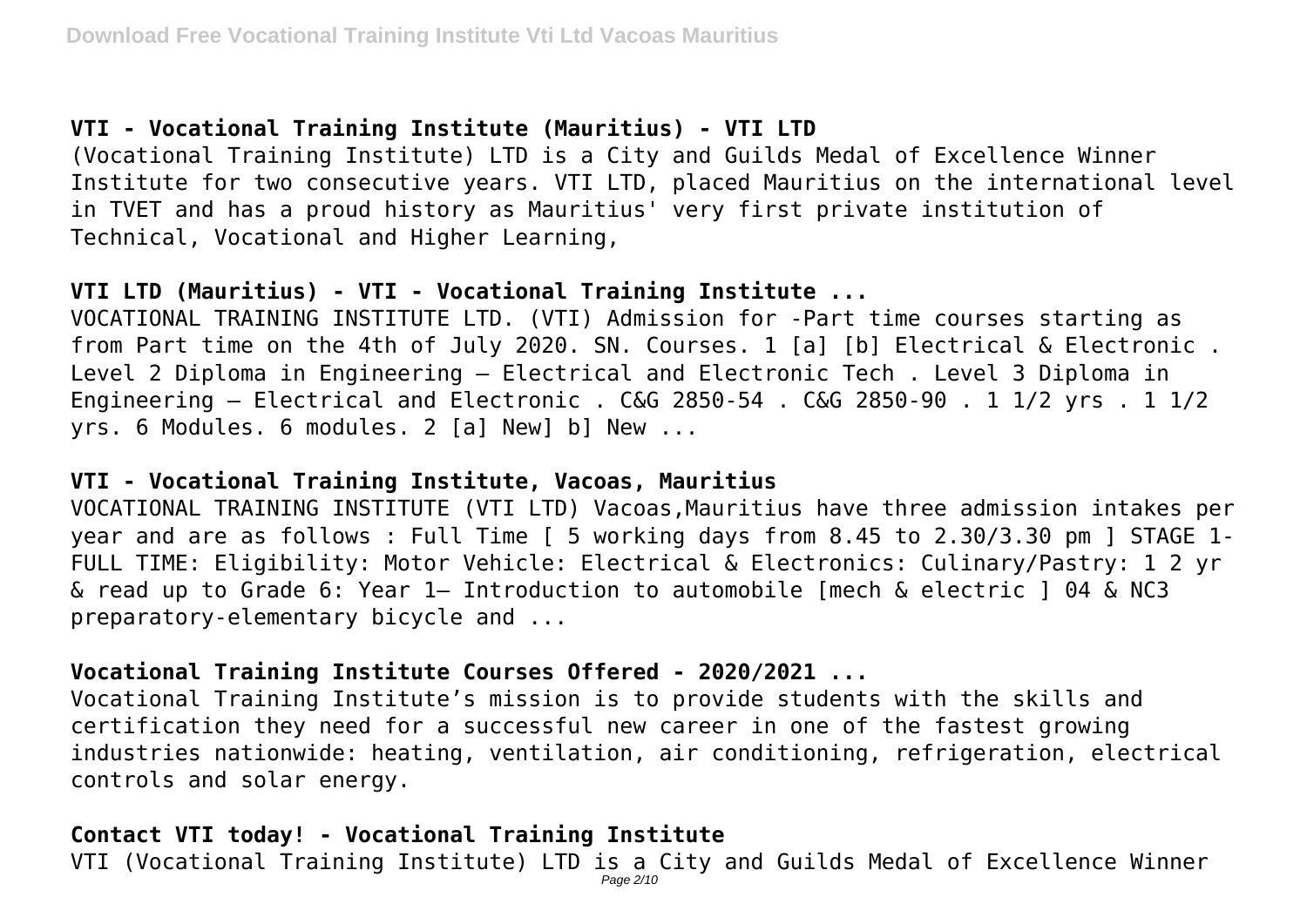Institute for two consecutive years. VTI LTD, placed Mauritius on the international level in TVET and has a proud history as Mauritius's very first private institution of Technical, Vocational and Higher Learning, which dates back to 1975. 229 People Used

#### **Vocational Training Institution - 10/2020**

VTI - Vocational Training Institute. Address : 99, John Kennedy Avenue, Vacoas, Mauritius; Tel : (+230) 696 6051; Fax : (+230) 696 2062; Email : vti@intnet.mu

#### **Vocational Training Institute, Vacoas, Mauritius - VTI LTD**

Vocational Training Institute (VTI) is established on the goal of cultivating notable individuals who will be confident, effective leaders. VTI empowers its scholars to become contributing and accomplished citizens of society by providing excellence in education.

### **Vocational Training Institute**

VOCATIONAL TRAINING INSTITUTE (VTI LTD) 99, John Kennedy Avenue, Vacoas, MAURITIUS ... The institute does not take the responsibility of prospective students' families. 10. FURTHER INFORMATION 10.1 Candidates are normally notified of the outcome of their applications within one month after the closing date of applications. 10.2 Prospective applicants are informed that the institute reserves ...

## **VOCATIONAL TRAINING INSTITUTE (VTI LTD)**

Directorate Of Vocational Education & Training, Maharashtra State, Mumbai is committed to provide quality administration and vocational education and training services to educational institutes, Industrial training institutes and NGOs in Maharashtra State to meet the needs of industry, business to service sector and society at large.

#### **Vocational Institute**

Kampa Bhai Vocational Training Institute Limited is largest global Technical & Vocational Education, Skill Development, Outsourcing, Software Development, Service Provider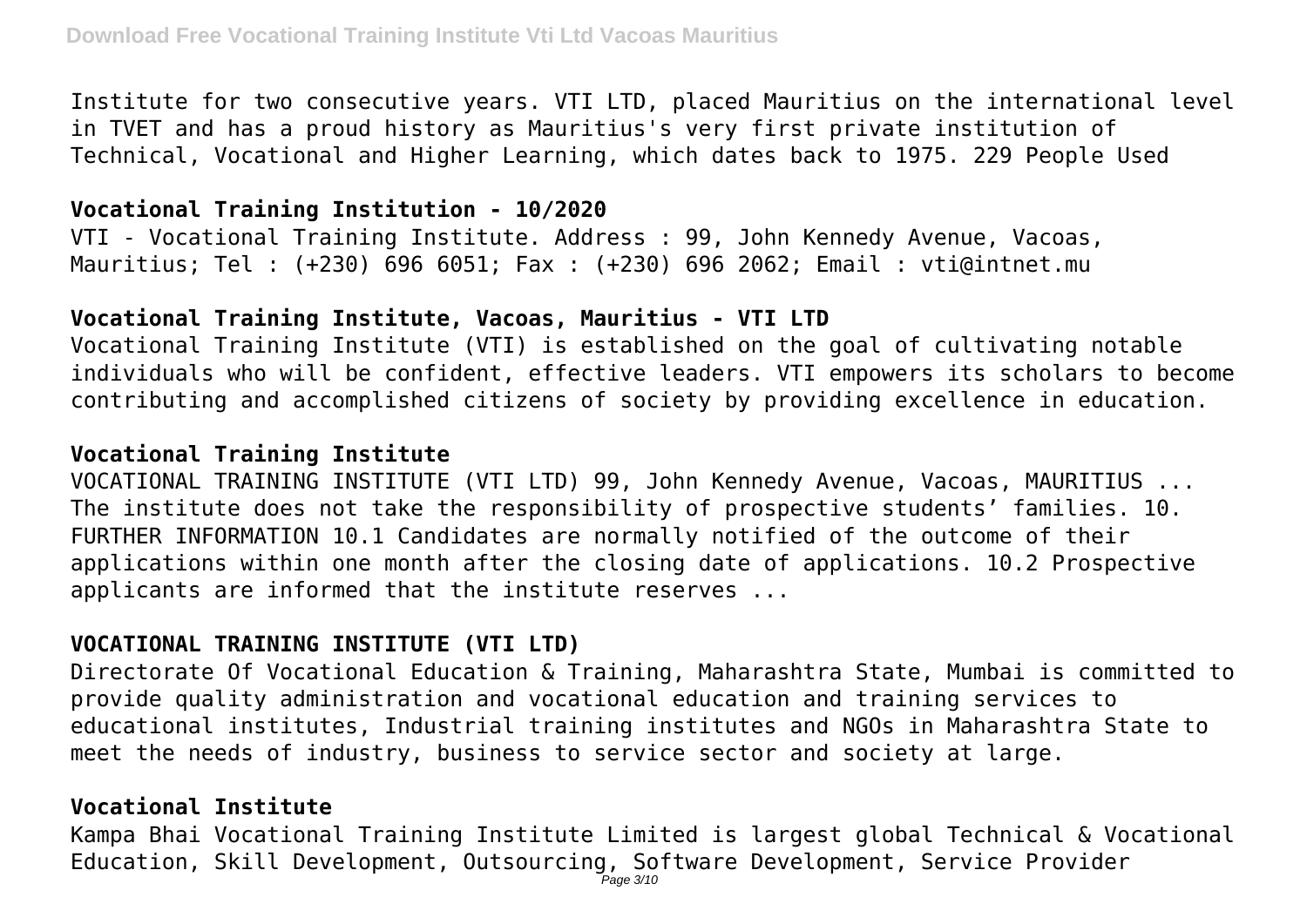Company, with presence Worldwide.

## **Kampabhai Vocational Training Institute**

Vocational Training Institute was founded in 2010 by a U.S. Army veteran. In operating his Mechanical and HVAC/R business from Virginia to Arizona, he recognized the labor procurement needs of the Mechanical and HVAC industry.

## **About VTI | Vocational Training Institute | HVAC Training ...**

Bbira Vocational Training Institute. DIRECTORATE OF HOUSEHOLD & COMMUNITY TRANSFORMATION. [email protected]

#### **About – Bbira Vocational Training Institute**

Bbira Vocational Training Institute was founded in 1992, it is an affiliate of Church of Uganda under the Directorate of Household and Community Transformation (DHCT) formerly (Development and Rehabilitation Department -PDR), it is a specialized and inclusive institution training youths in Vocational and Technical skills to enable them set up and manage their own employment, or generate activities through acquired skills for sustainable livelihood and socio-economic development.

### **Bbira Vocational Training Institute**

Kaberamaido Technical Institute was started in 1984 as a Government aided Institution to meet the demand of the community who requested for a technical training Institute and offered land to the Government for its development at the current premises adjacent to corner Ogobai trading centre in a rectangle area between Okile and Ochero roads, occupying 58 acres of land with a land title.The Institute is located 4Km from Kaberamaido town.

### **KABERAMAIDO VTI – Appropriate skills training**

VTI (Vocational Training Institute) LTD is a City and Guilds Medal of Excellence Winner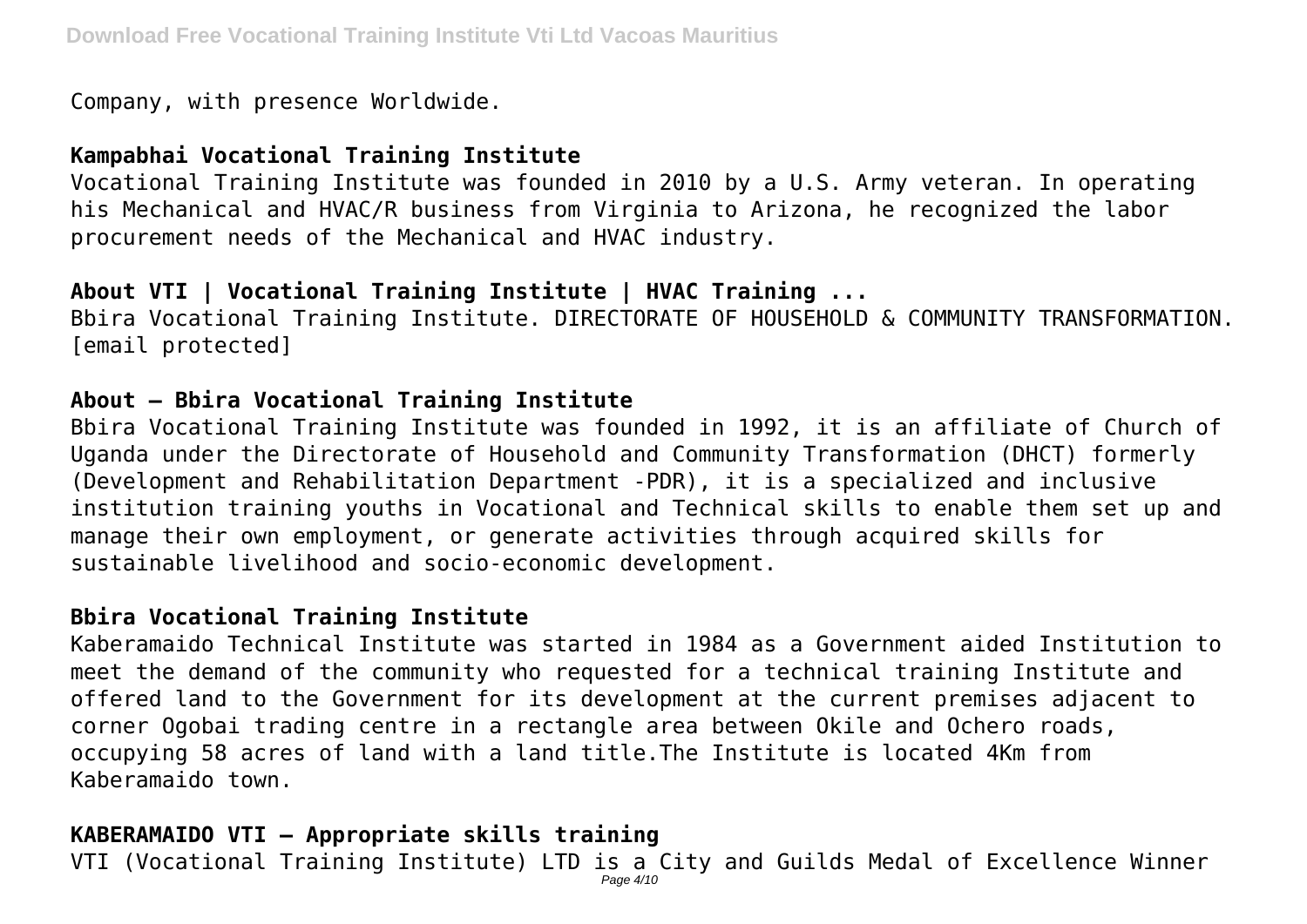Institute for two consecutive years. VTI LTD, placed Mauritius on the international level in TVET and has a proud history as Mauritius's very first private institution of Technical, Vocational and Higher Learning, which dates back to 1975. 358 People Used More Courses ›› View Course Courses ...

#### **Vocational Training Institute - … Courses - XpCourse**

Vocational Training Institute is nonpareil in providing fundamental and modern educational experiences focused on leadership development through responsibility, trustworthiness, respect, fairness, devotion and compassion; all while being centered on comprehensive public service.

#### **About Us – Vocational Training Institute**

Lofty Technologies Pvt. Ltd.,VTI Managment System. Young Women's Christian Association Of Delhi

### **Lofty Technologies :: VTI Managment System**

Ntinda Vocational Training Institute (NTVTI) is a public institution under the Ministry of Education and Sports which was established through cooperation between the Governments of South Korea and Uganda for the job seekers, the unemployed, the youth and incumbent workers.

## *VOCATIONAL TRAINING INSTITUTE ACTIVITIES*

TEVTA Online Courses 2020  $\Pi$  For Free | TEVTA Chairman Annouce Bunjab Technical \u0026 Vocational Training Centre Vocational Training Institute VTI Green Town Lahore **Vocational Training Institute Noor Pur Thal** vocational training institute | VTI govt institute | vti complete information in urdu

<code>TEVTA Free Short Courses in Punjab</code> | <code>Government Vocational Training Institute Sargodha |  $^{\prime}$ </code>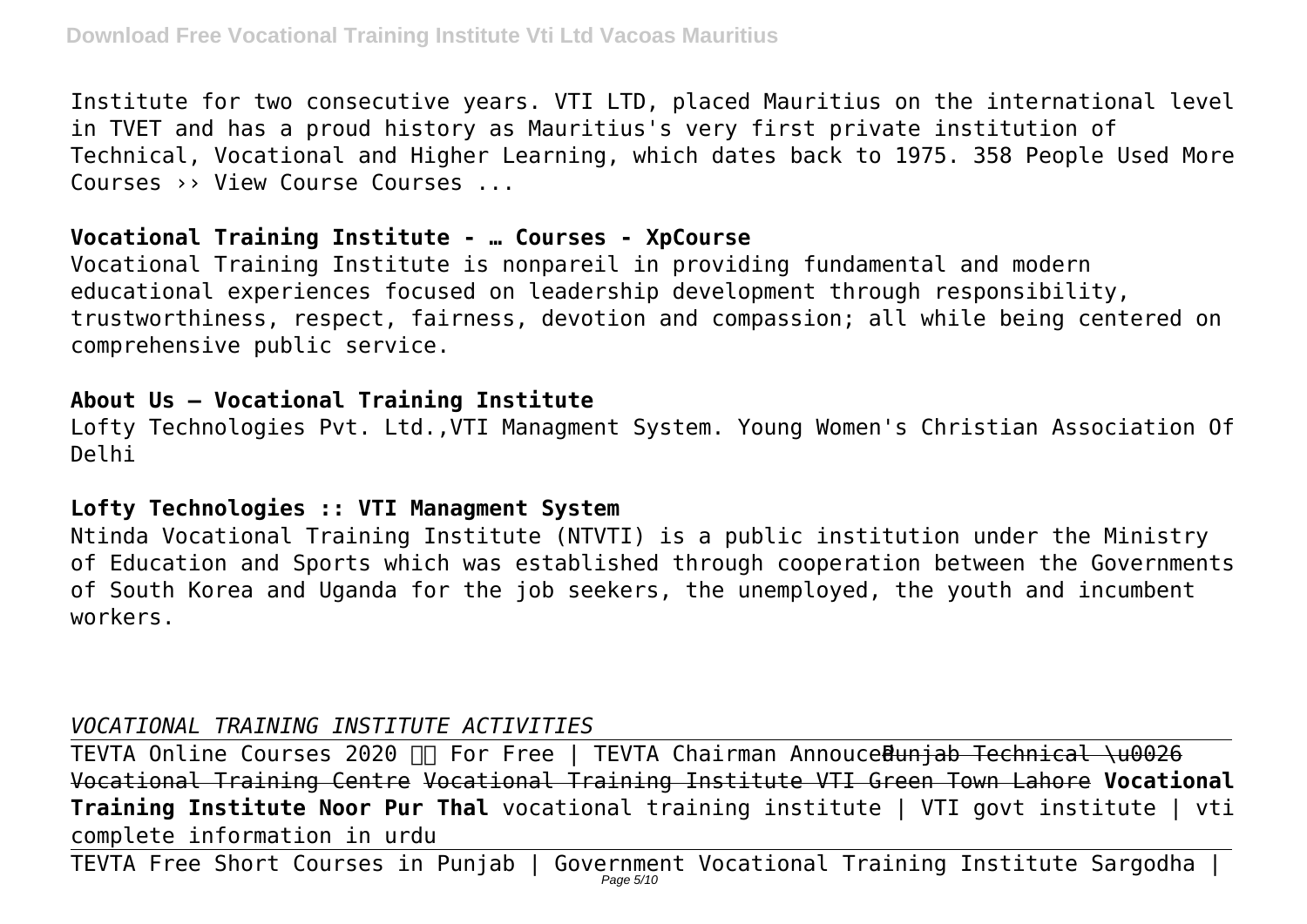#### Hunarmand

Nepcoms tour to VTI(Vocational Training Institute) Hobart 2017**Vocational Training Institute for Women** VTI (Vocational Training Institute) Harappa City Punjab Vocational Training Institute Documentary Start women's Classes in Vocational Training Institute How the Pandemic has impacted Technology Teacher Education in the Philippines by Dr. Romeo S Ebonite **Divya Special School for differently able children.** *VOCATIONAL TRAINING CENTER Free Vocational Training And Its Benefits | Neo Pakistan | 09 January 2018 | Neo News Is D.A.E Diploma worth it in 2019 ? Review by Student* Do short courses \u0026 Earn Money at home - Earn Money Online - eduguide.pk Govt jobs in TEVETA in vocational training institute 2020 *Vocational education and training* Vocational Training Center Grand Opening *TEVTA Documentary final VTI Collge in sialkot (Vocational Training Institute (VTI) SIALKOT Scholarships for Vocational training institute students Admission Open in Vocational Training Institute Layyah* ACTIVITIES @ VOCATIONAL TRAINING INSTITUTE Punjab Vocational Training Council Announced 500+ Jobs All Punjab Apply Start Now 2019 *TATA STEEL VOCATIONAL TRAINING NOTIFICATION|FULL INFO|APPLY Vocational Training Institute Gujranwala* **I AM OFFICIALLY OVER TRUCKING!! Vocational Training Institute Vti Ltd** VTI (Vocational Training Institute) LTD is a City and Guilds Medal of Excellence Winner Institute for two consecutive years. VTI LTD, placed Mauritius on the international level in TVET and has a proud history as Mauritius' very first private institution of Technical, Vocational and Higher Learning, which dates back to 1975.

## **VTI - Vocational Training Institute (Mauritius) - VTI LTD**

(Vocational Training Institute) LTD is a City and Guilds Medal of Excellence Winner Institute for two consecutive years. VTI LTD, placed Mauritius on the international level in TVET and has a proud history as Mauritius' very first private institution of Technical, Vocational and Higher Learning,

## **VTI LTD (Mauritius) - VTI - Vocational Training Institute ...** VOCATIONAL TRAINING INSTITUTE LTD. (VTI)  $\mathop{Adm} \limits_{\it Page\ 6/10}$  for -Part time courses starting as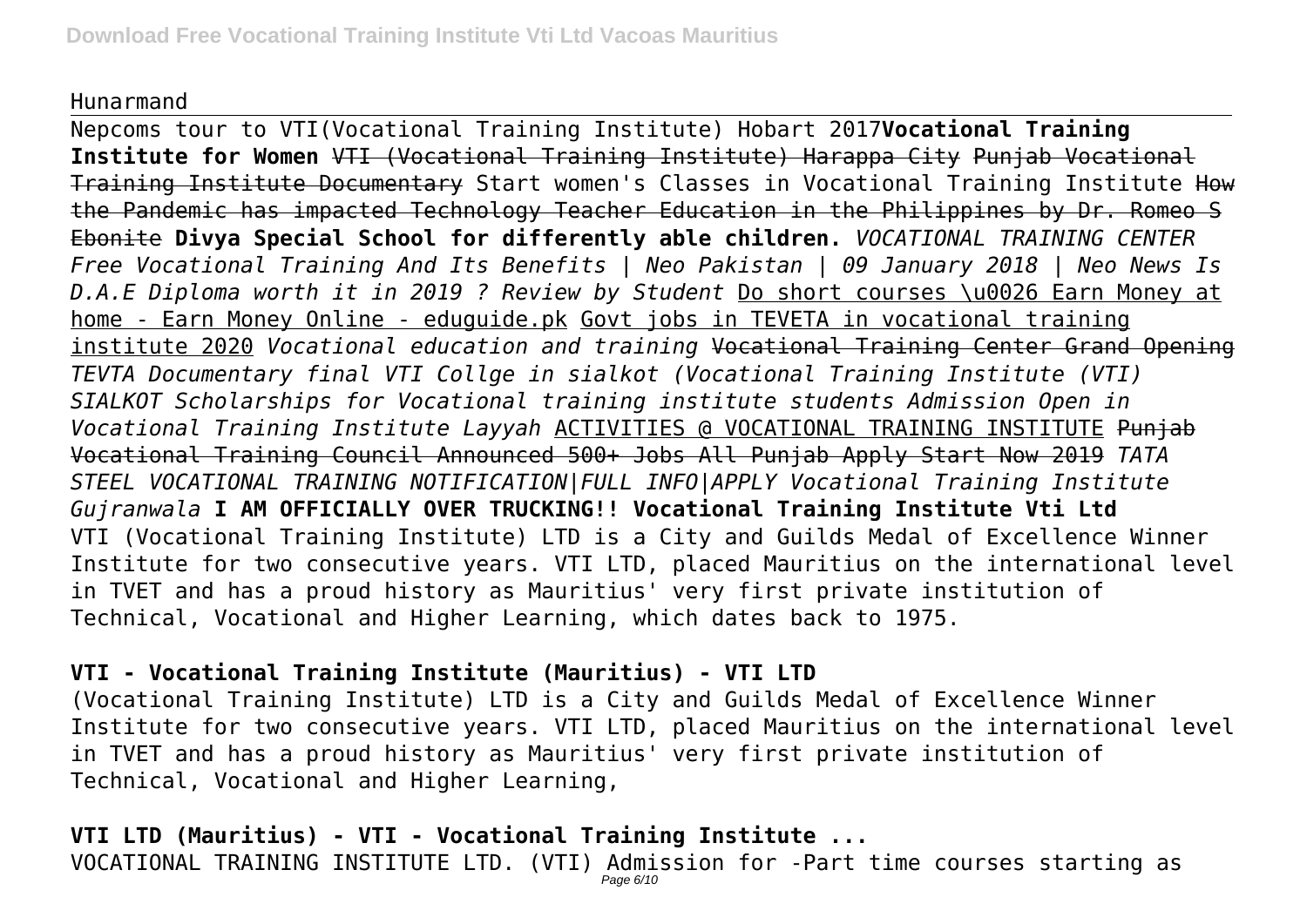from Part time on the 4th of July 2020. SN. Courses. 1 [a] [b] Electrical & Electronic . Level 2 Diploma in Engineering – Electrical and Electronic Tech . Level 3 Diploma in Engineering – Electrical and Electronic . C&G 2850-54 . C&G 2850-90 . 1 1/2 yrs . 1 1/2 yrs. 6 Modules. 6 modules. 2 [a] New] b] New ...

#### **VTI - Vocational Training Institute, Vacoas, Mauritius**

VOCATIONAL TRAINING INSTITUTE (VTI LTD) Vacoas,Mauritius have three admission intakes per year and are as follows : Full Time [ 5 working days from 8.45 to 2.30/3.30 pm ] STAGE 1- FULL TIME: Eligibility: Motor Vehicle: Electrical & Electronics: Culinary/Pastry: 1 2 yr & read up to Grade 6: Year 1— Introduction to automobile [mech & electric ] 04 & NC3 preparatory-elementary bicycle and ...

#### **Vocational Training Institute Courses Offered - 2020/2021 ...**

Vocational Training Institute's mission is to provide students with the skills and certification they need for a successful new career in one of the fastest growing industries nationwide: heating, ventilation, air conditioning, refrigeration, electrical controls and solar energy.

### **Contact VTI today! - Vocational Training Institute**

VTI (Vocational Training Institute) LTD is a City and Guilds Medal of Excellence Winner Institute for two consecutive years. VTI LTD, placed Mauritius on the international level in TVET and has a proud history as Mauritius's very first private institution of Technical, Vocational and Higher Learning, which dates back to 1975. 229 People Used

## **Vocational Training Institution - 10/2020**

VTI - Vocational Training Institute. Address : 99, John Kennedy Avenue, Vacoas, Mauritius; Tel : (+230) 696 6051; Fax : (+230) 696 2062; Email : vti@intnet.mu

## **Vocational Training Institute, Vacoas, Mauritius - VTI LTD**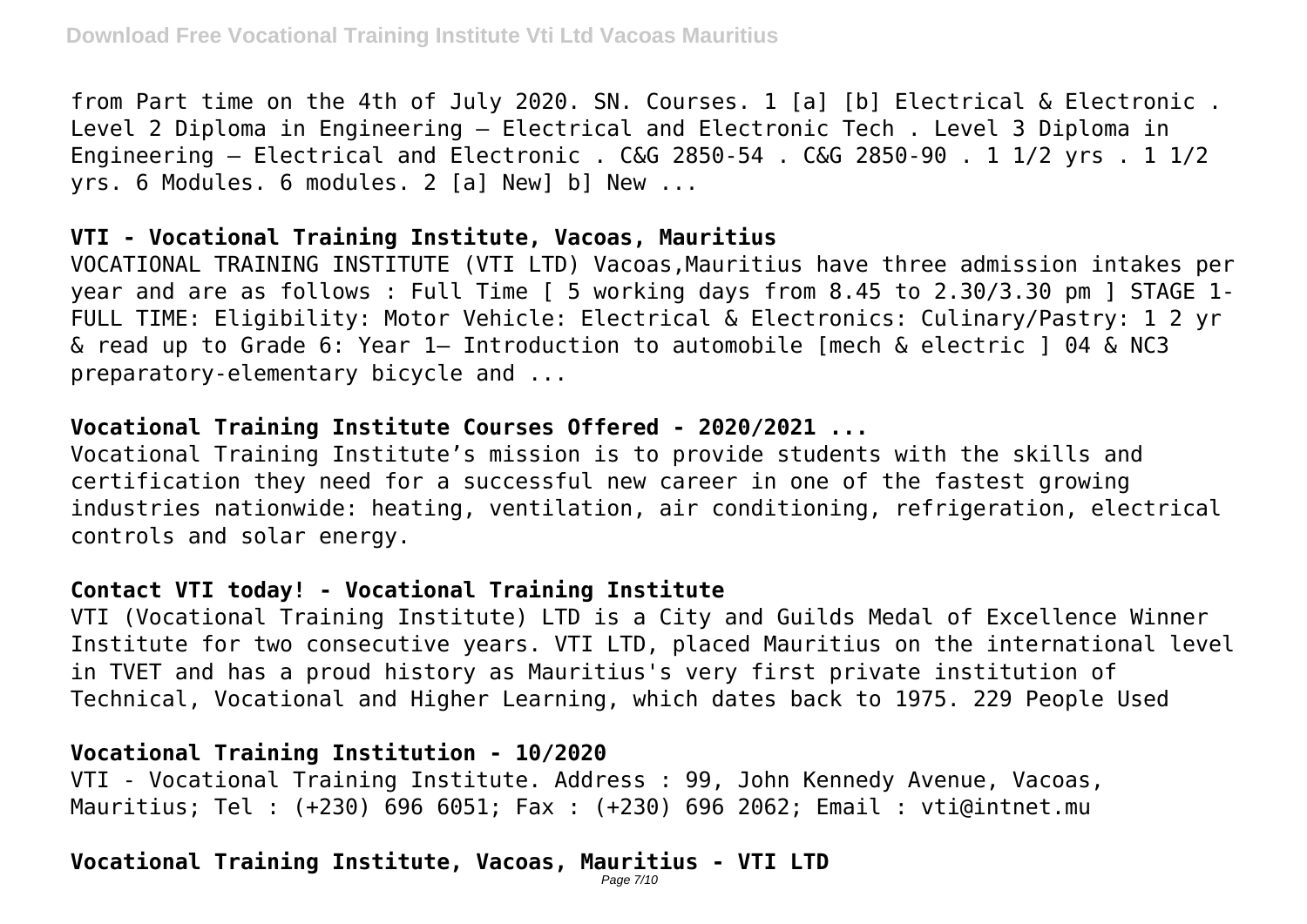Vocational Training Institute (VTI) is established on the goal of cultivating notable individuals who will be confident, effective leaders. VTI empowers its scholars to become contributing and accomplished citizens of society by providing excellence in education.

### **Vocational Training Institute**

VOCATIONAL TRAINING INSTITUTE (VTI LTD) 99, John Kennedy Avenue, Vacoas, MAURITIUS ... The institute does not take the responsibility of prospective students' families. 10. FURTHER INFORMATION 10.1 Candidates are normally notified of the outcome of their applications within one month after the closing date of applications. 10.2 Prospective applicants are informed that the institute reserves ...

#### **VOCATIONAL TRAINING INSTITUTE (VTI LTD)**

Directorate Of Vocational Education & Training, Maharashtra State, Mumbai is committed to provide quality administration and vocational education and training services to educational institutes, Industrial training institutes and NGOs in Maharashtra State to meet the needs of industry, business to service sector and society at large.

#### **Vocational Institute**

Kampa Bhai Vocational Training Institute Limited is largest global Technical & Vocational Education, Skill Development, Outsourcing, Software Development, Service Provider Company, with presence Worldwide.

### **Kampabhai Vocational Training Institute**

Vocational Training Institute was founded in 2010 by a U.S. Army veteran. In operating his Mechanical and HVAC/R business from Virginia to Arizona, he recognized the labor procurement needs of the Mechanical and HVAC industry.

## **About VTI | Vocational Training Institute | HVAC Training ...**

Bbira Vocational Training Institute. DIRECTORATE OF HOUSEHOLD & COMMUNITY TRANSFORMATION.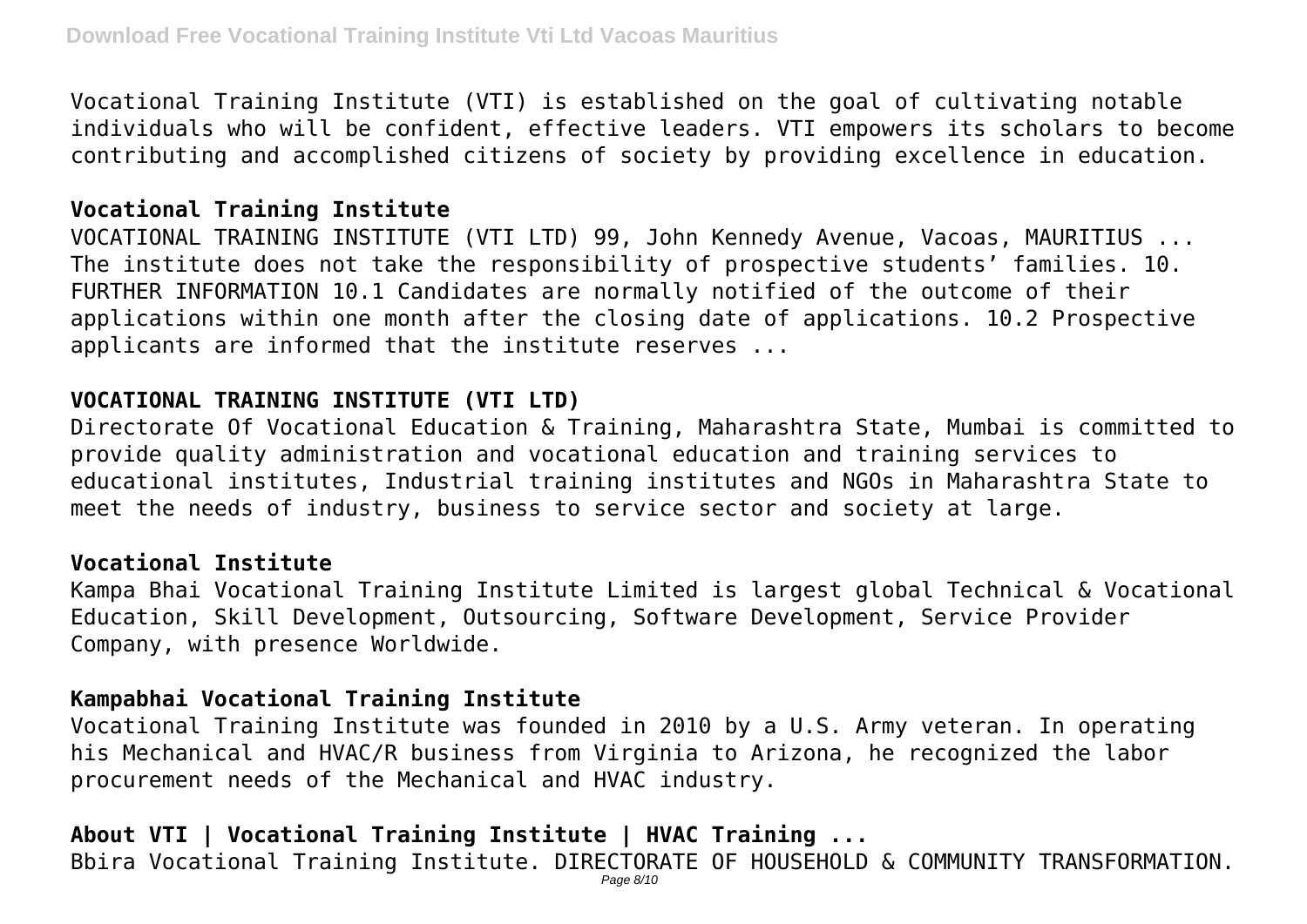[email protected]

## **About – Bbira Vocational Training Institute**

Bbira Vocational Training Institute was founded in 1992, it is an affiliate of Church of Uganda under the Directorate of Household and Community Transformation (DHCT) formerly (Development and Rehabilitation Department -PDR), it is a specialized and inclusive institution training youths in Vocational and Technical skills to enable them set up and manage their own employment, or generate activities through acquired skills for sustainable livelihood and socio-economic development.

### **Bbira Vocational Training Institute**

Kaberamaido Technical Institute was started in 1984 as a Government aided Institution to meet the demand of the community who requested for a technical training Institute and offered land to the Government for its development at the current premises adjacent to corner Ogobai trading centre in a rectangle area between Okile and Ochero roads, occupying 58 acres of land with a land title.The Institute is located 4Km from Kaberamaido town.

### **KABERAMAIDO VTI – Appropriate skills training**

VTI (Vocational Training Institute) LTD is a City and Guilds Medal of Excellence Winner Institute for two consecutive years. VTI LTD, placed Mauritius on the international level in TVET and has a proud history as Mauritius's very first private institution of Technical, Vocational and Higher Learning, which dates back to 1975. 358 People Used More Courses ›› View Course Courses ...

### **Vocational Training Institute - … Courses - XpCourse**

Vocational Training Institute is nonpareil in providing fundamental and modern educational experiences focused on leadership development through responsibility, trustworthiness, respect, fairness, devotion and compassion; all while being centered on